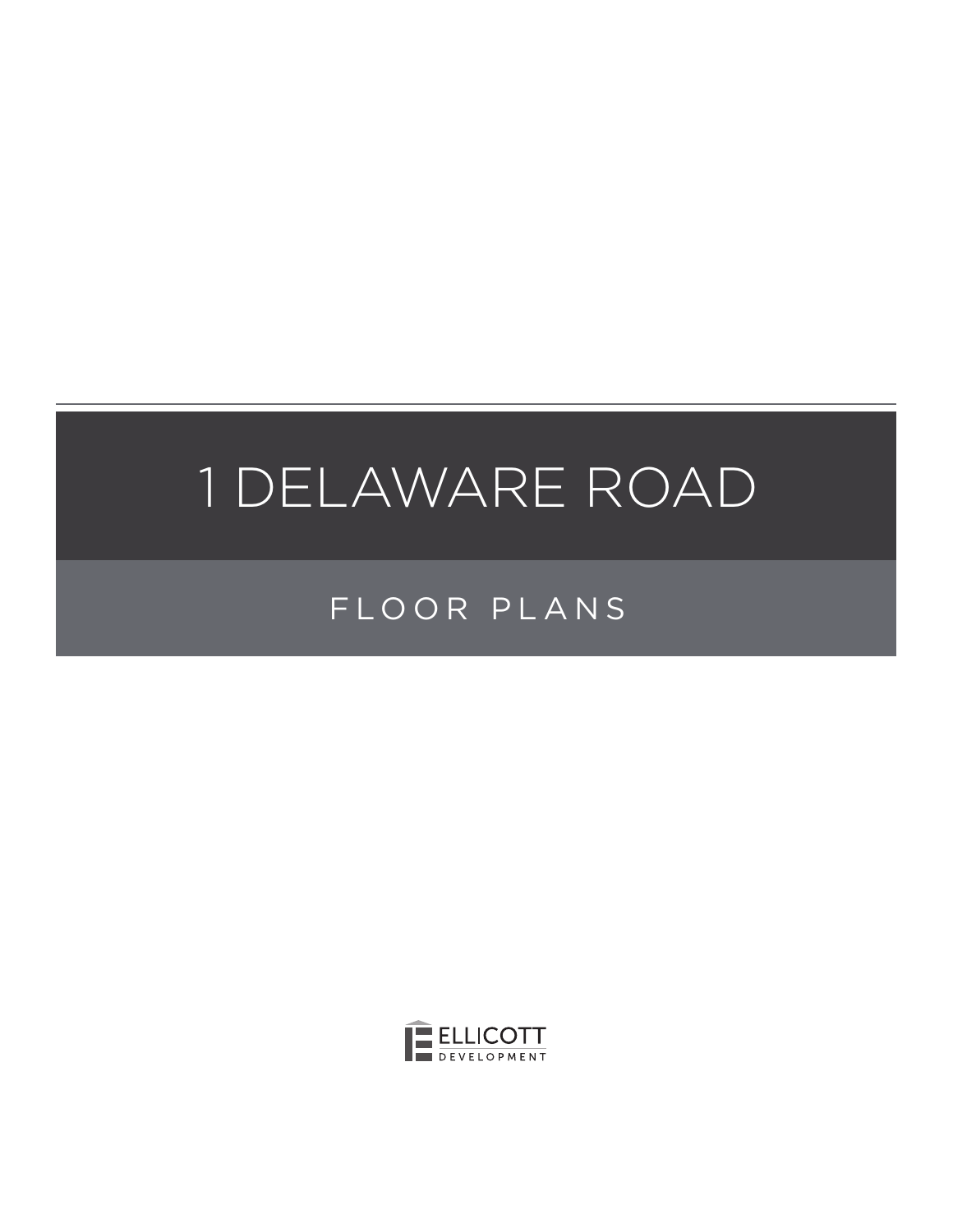

Kenmore, NY 14217

1,150 SF

ELLICOTT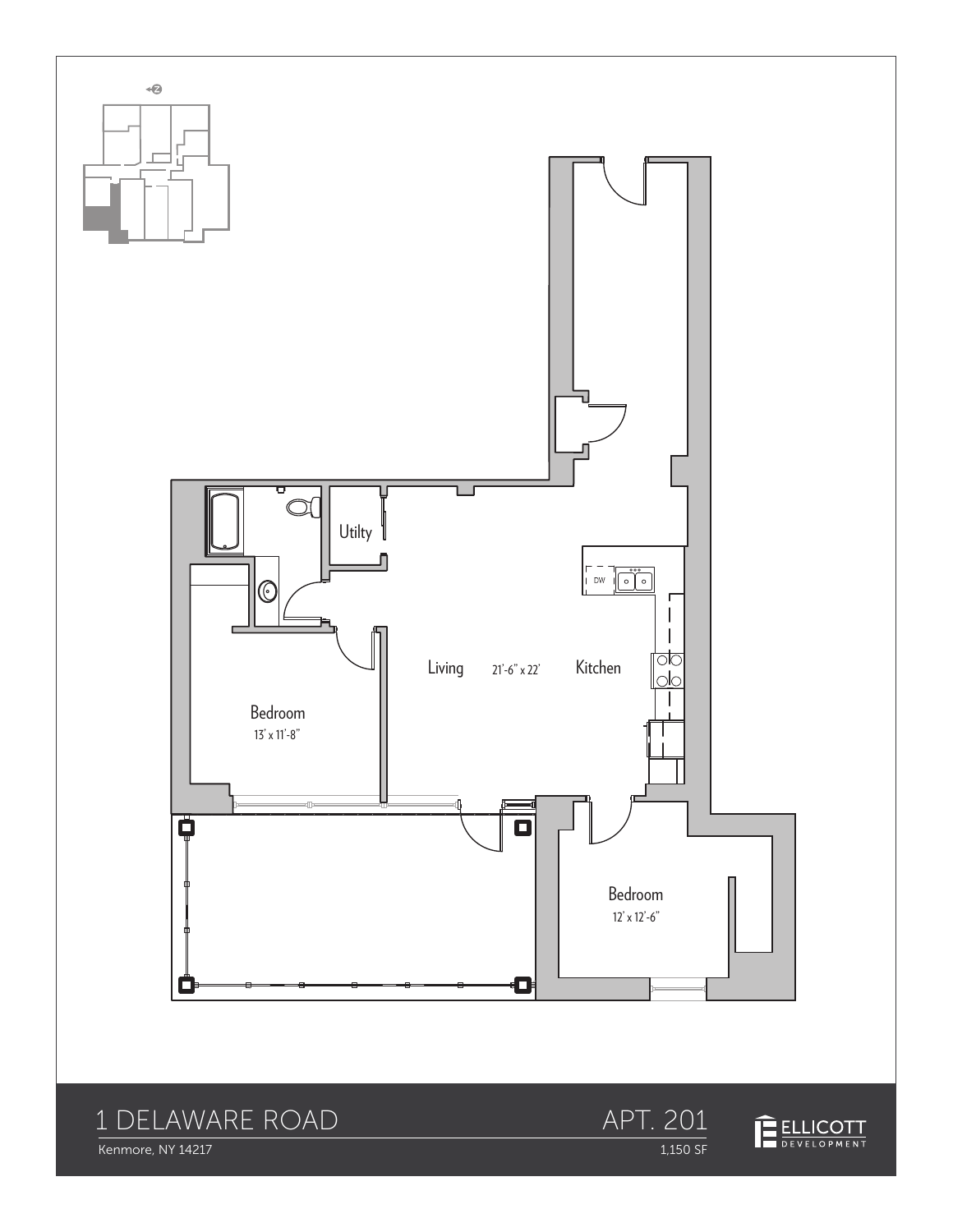







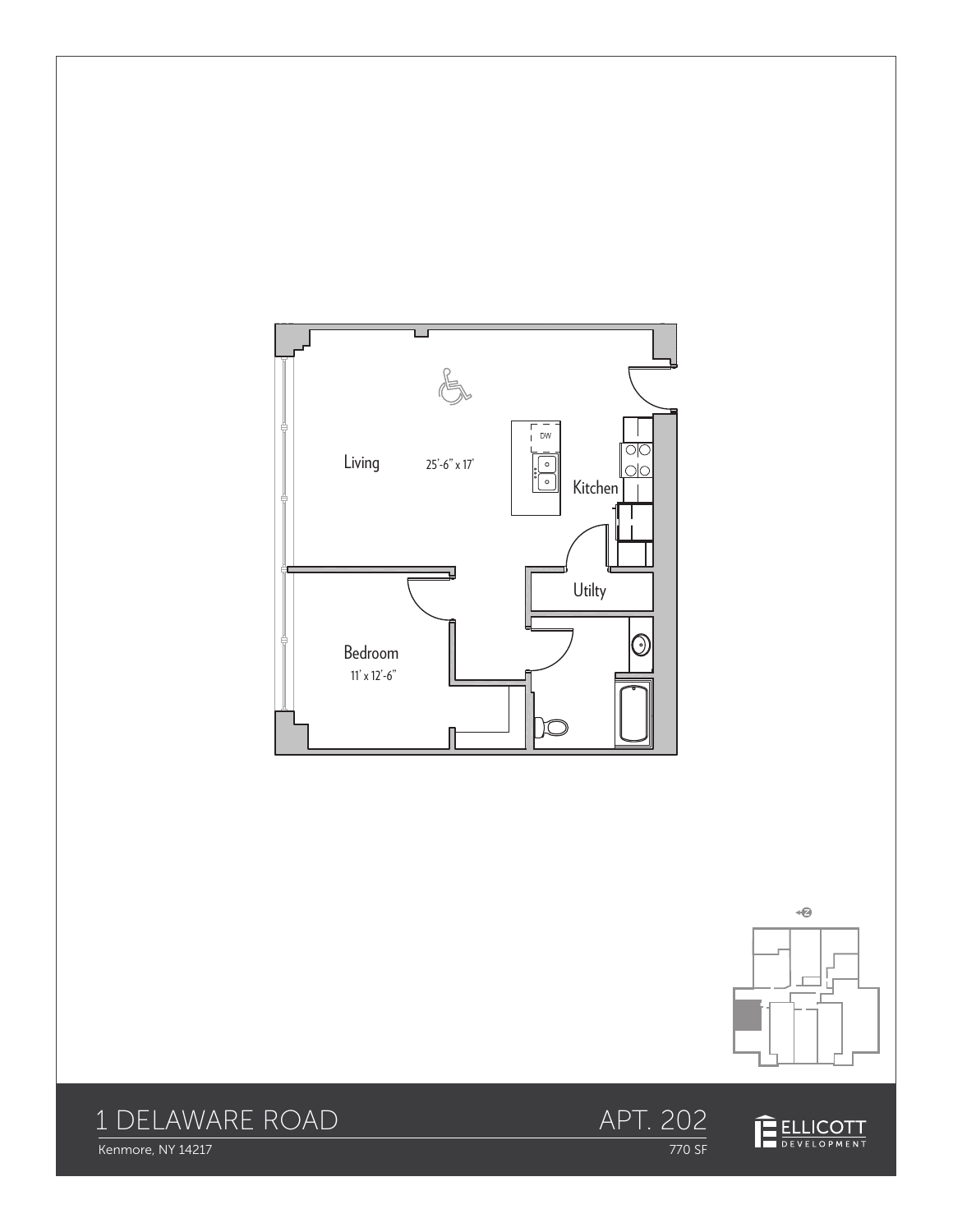





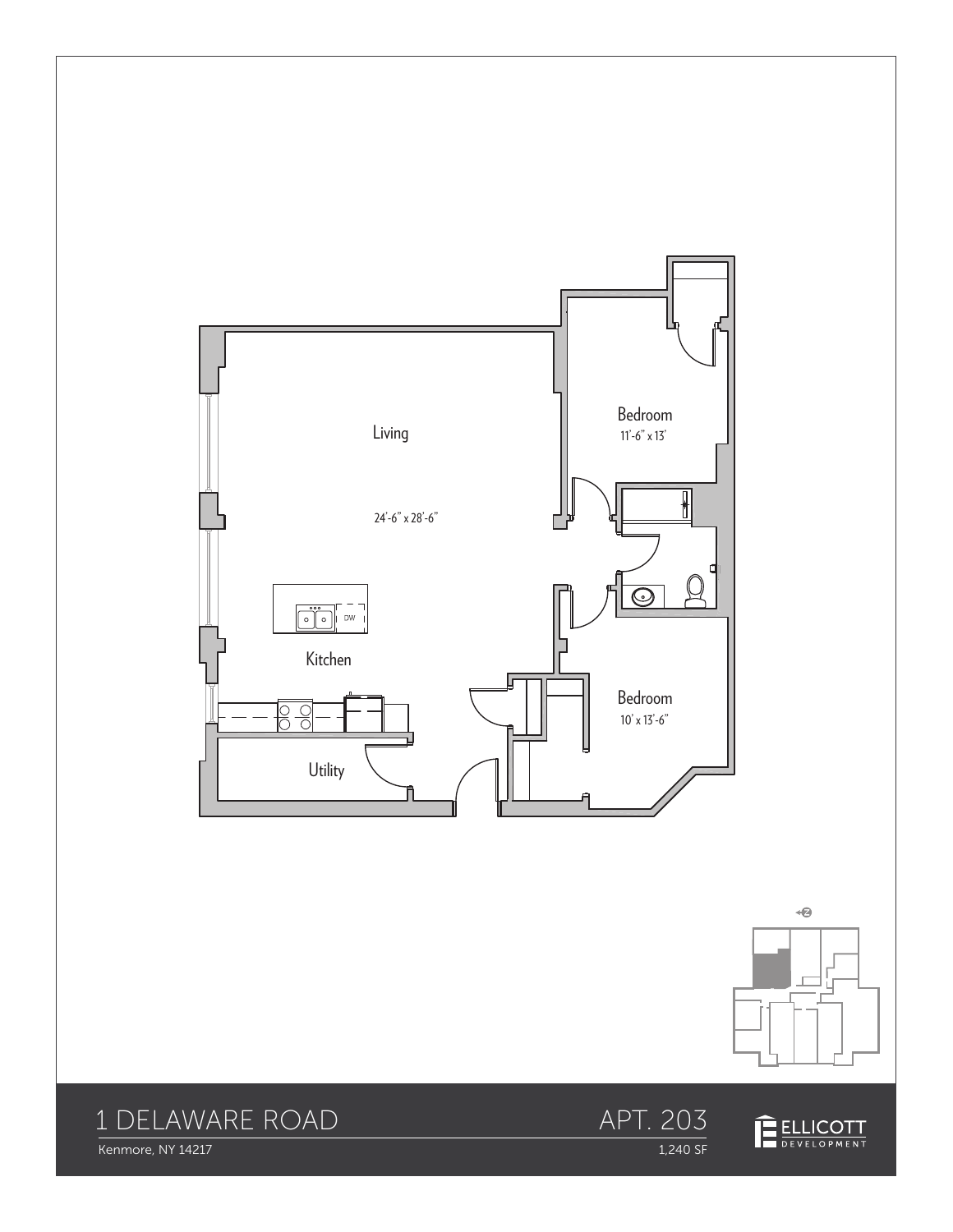

Kenmore, NY 14217

#### $\frac{1}{1,850}$  SF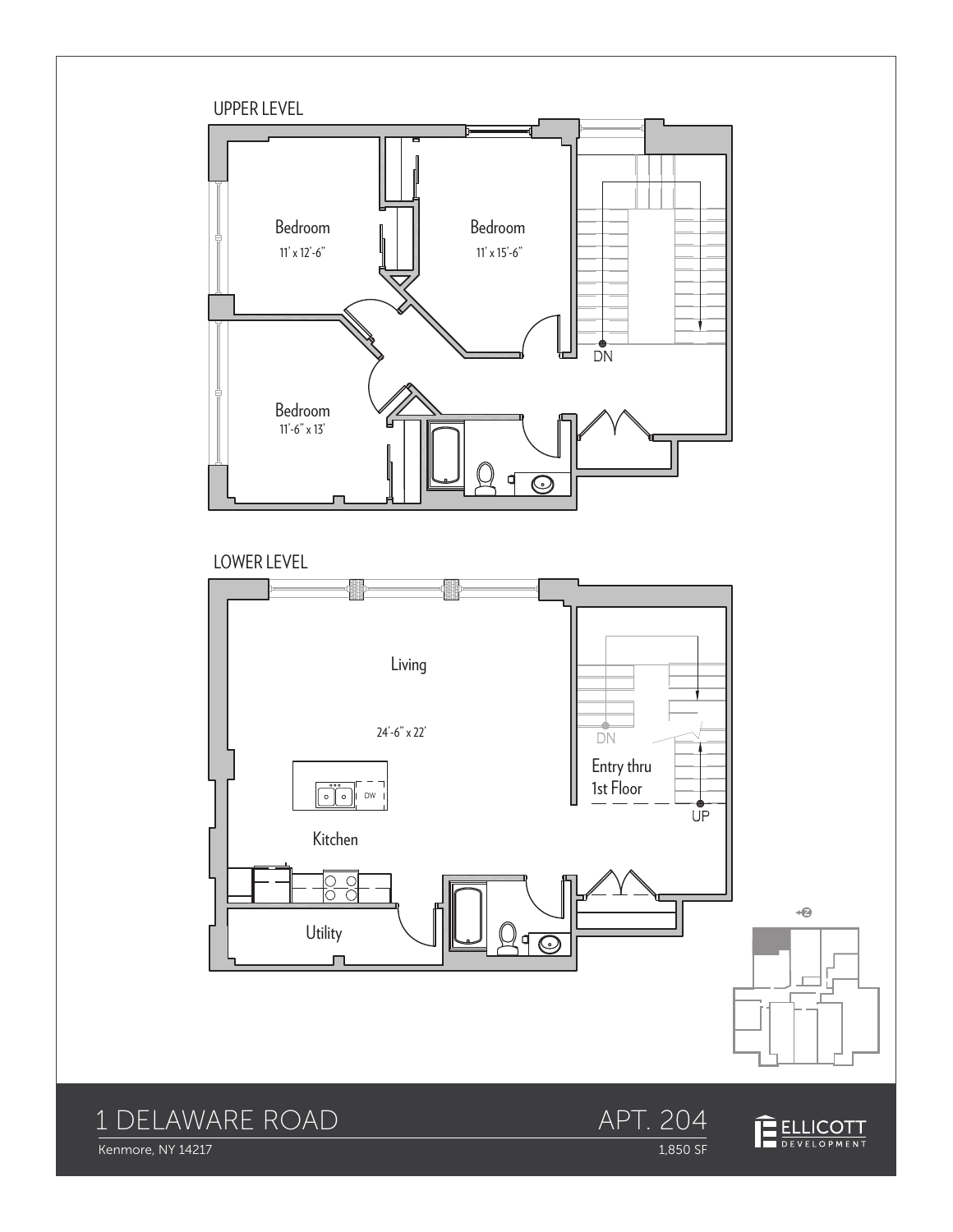





#### APT. 205 1,600 SF

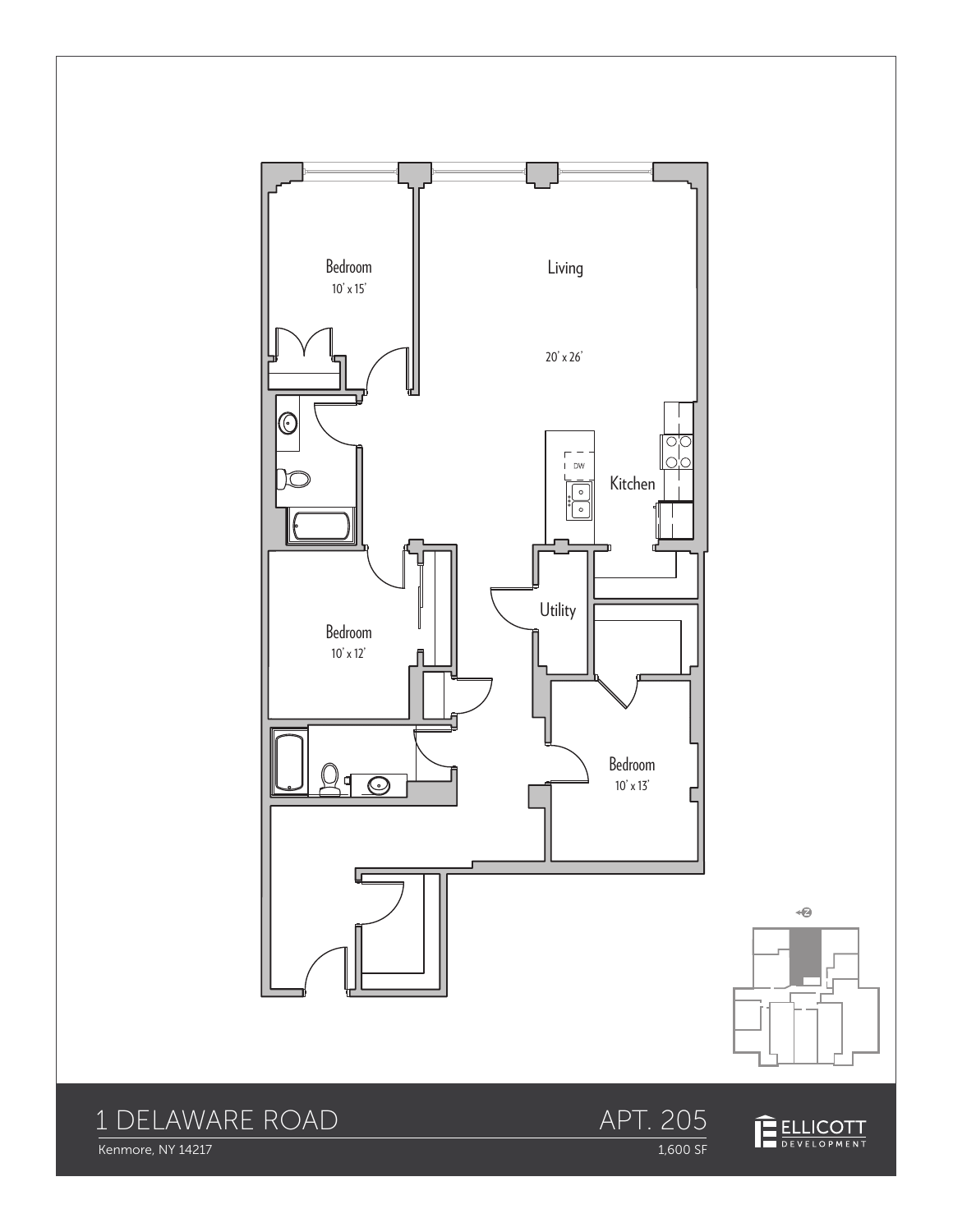



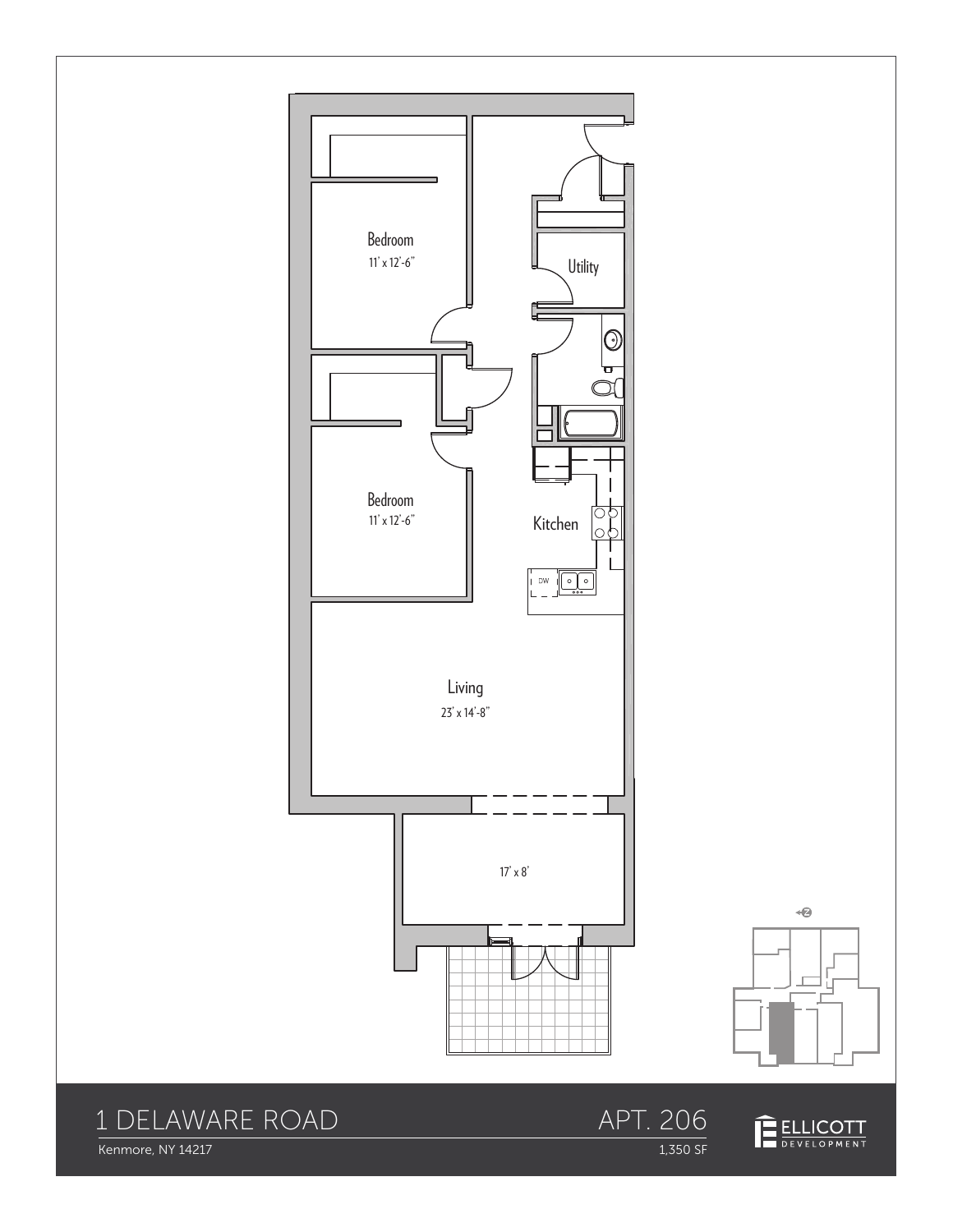





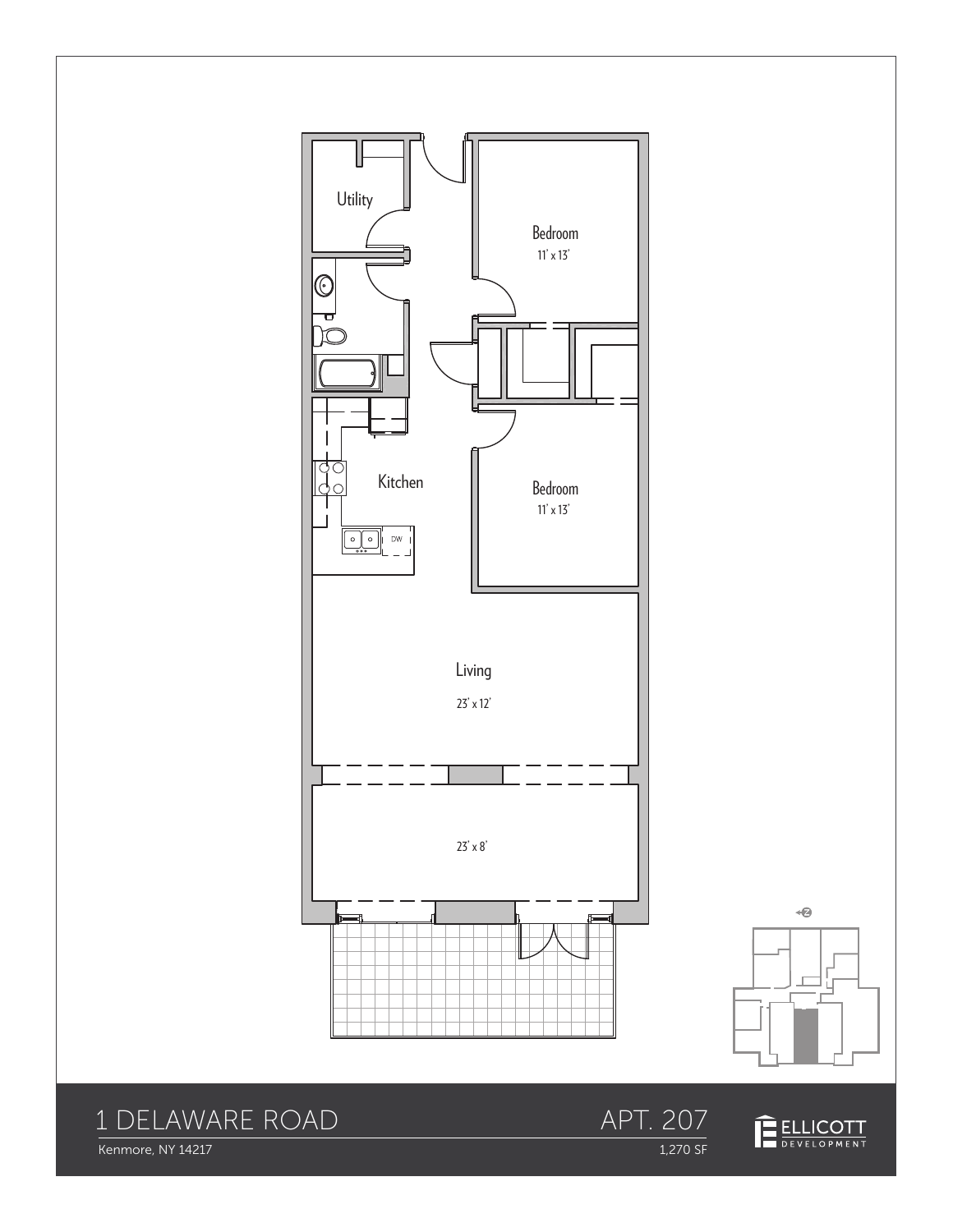

Kenmore, NY 14217

APT. 208 1,375 SF

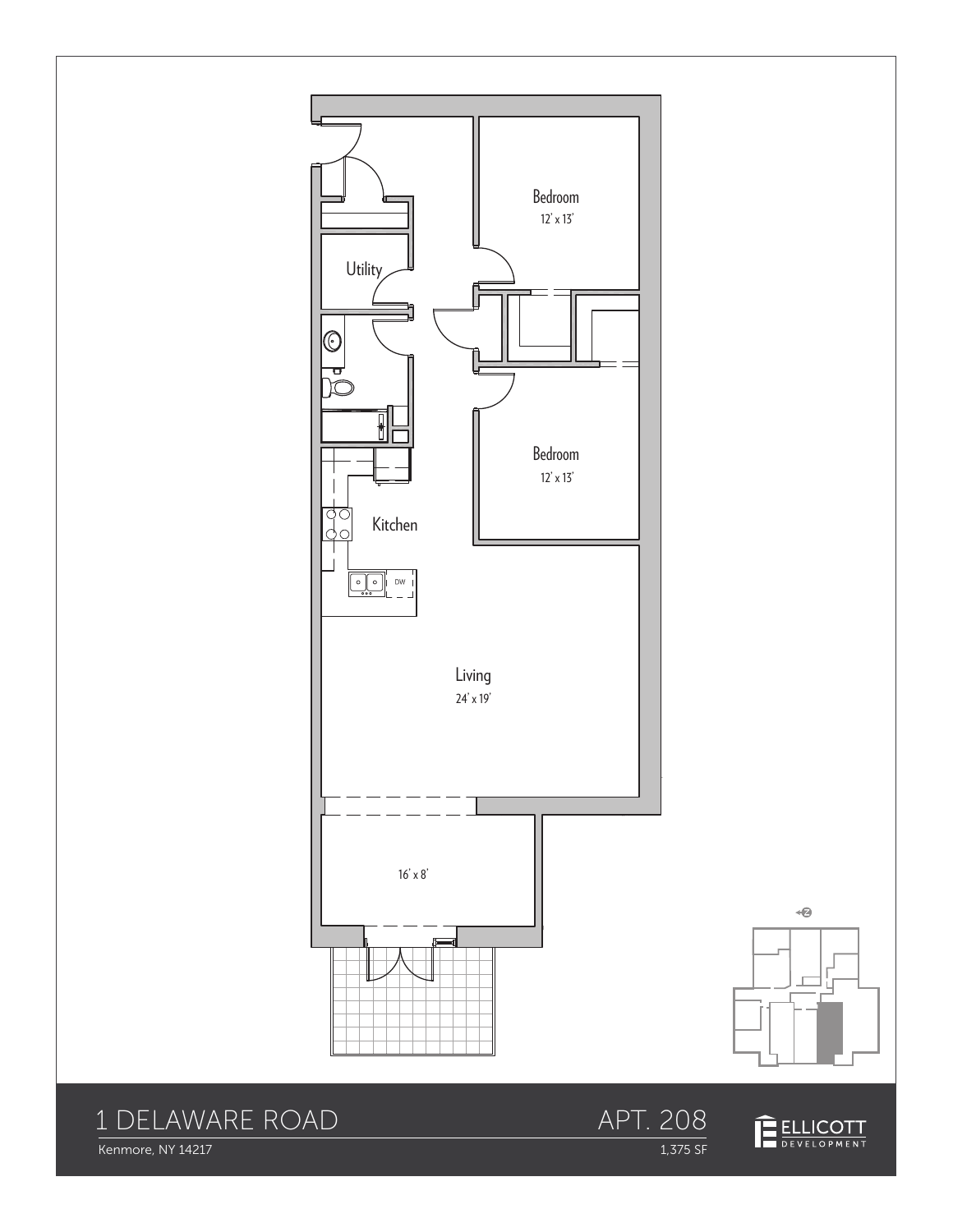





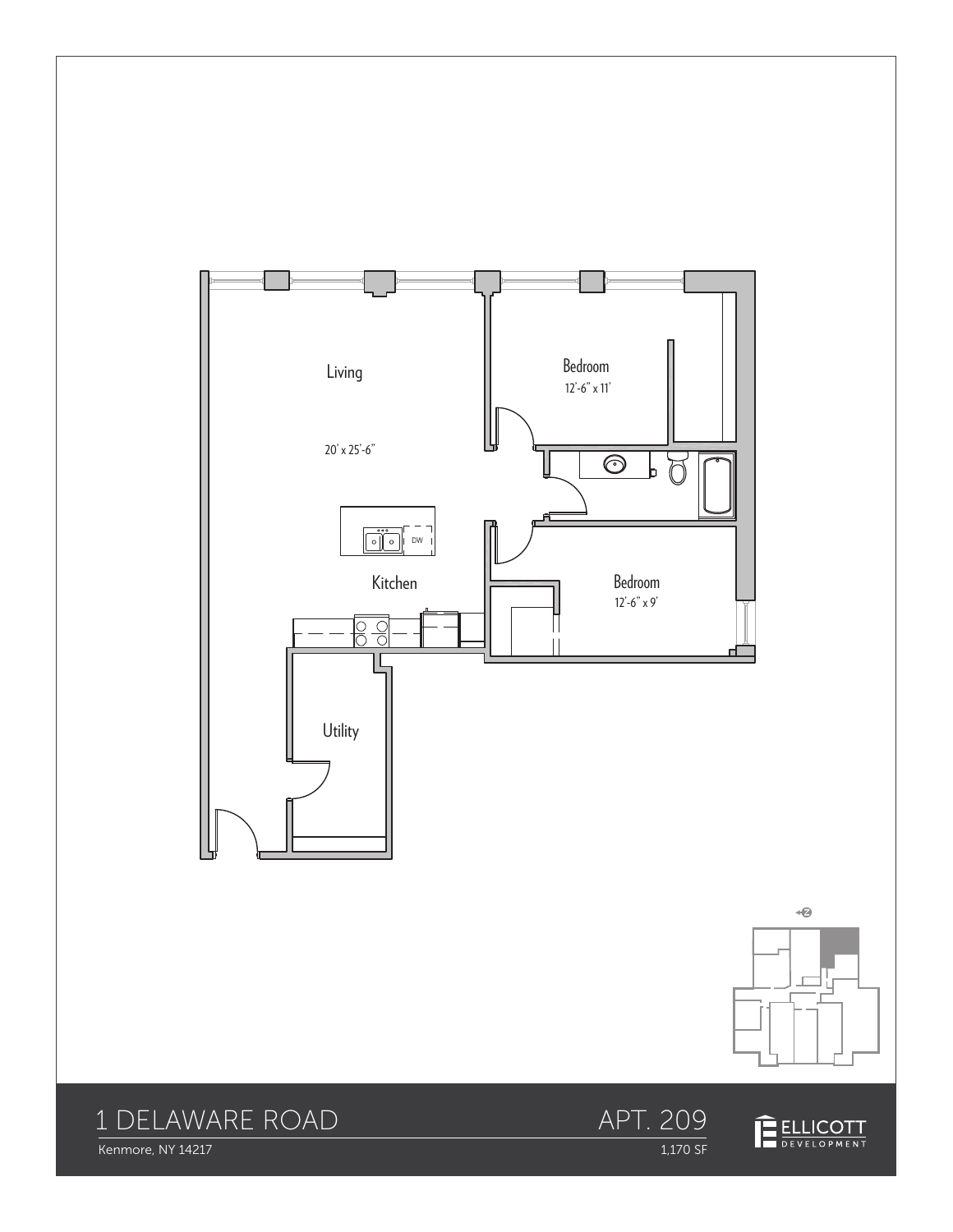





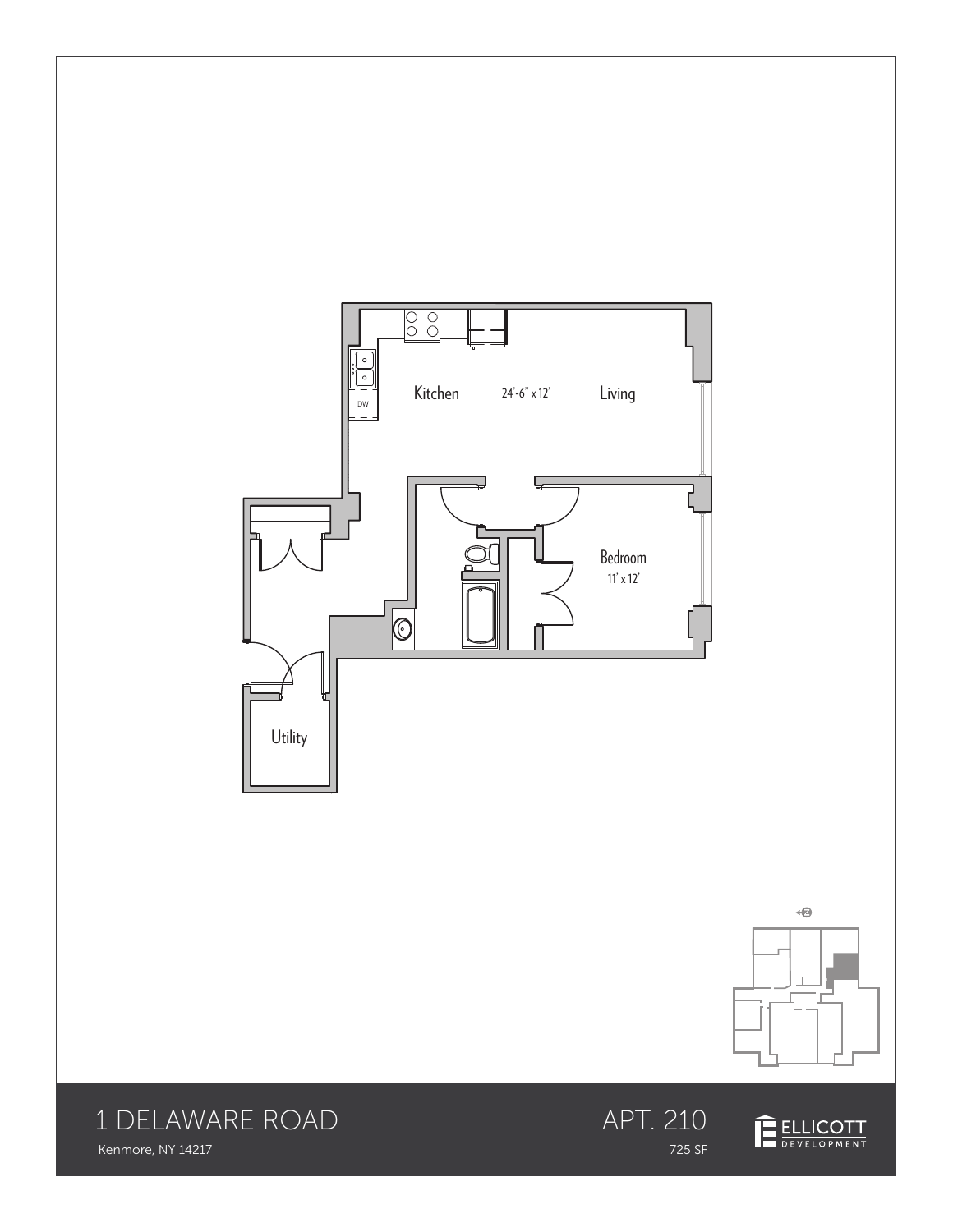



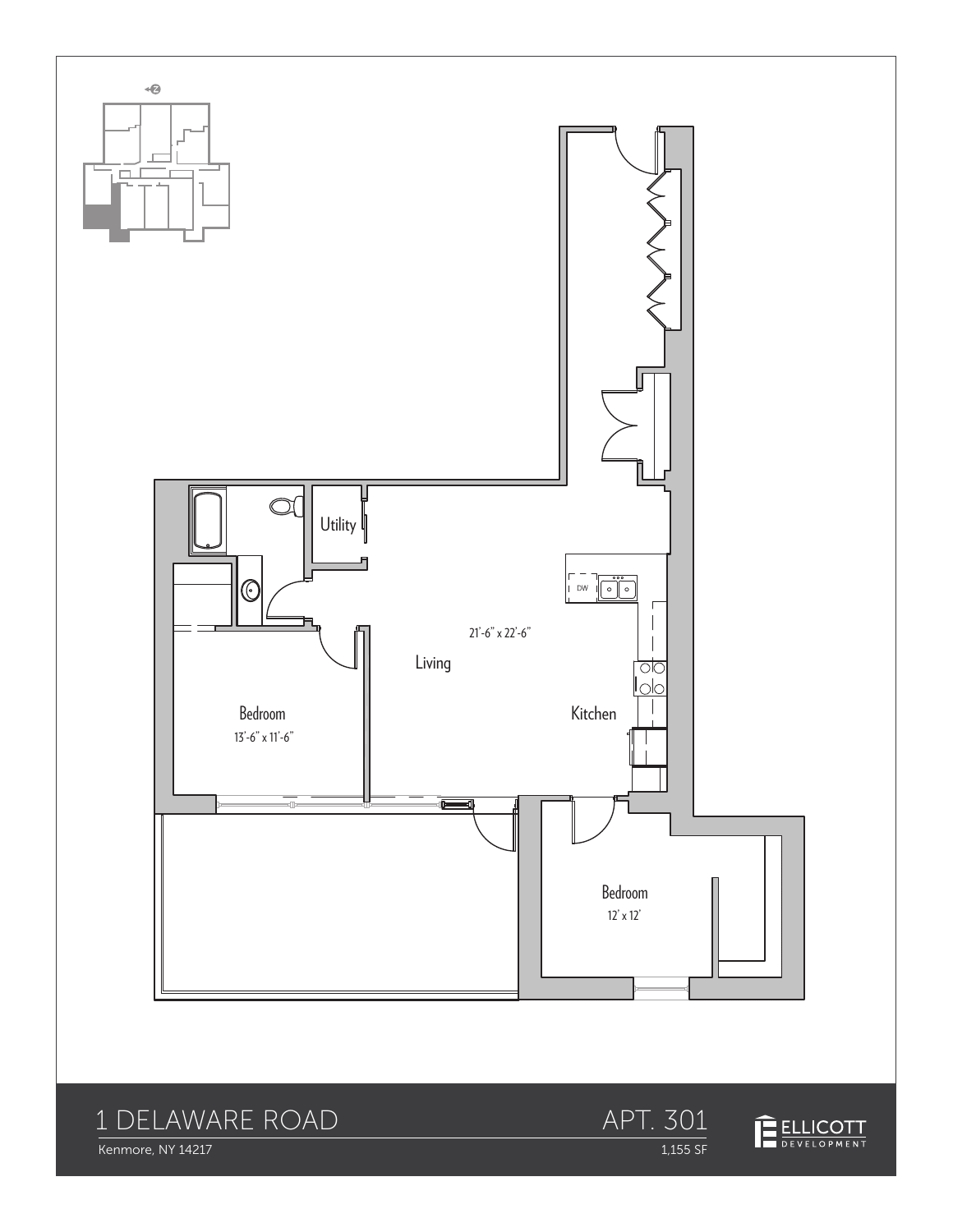



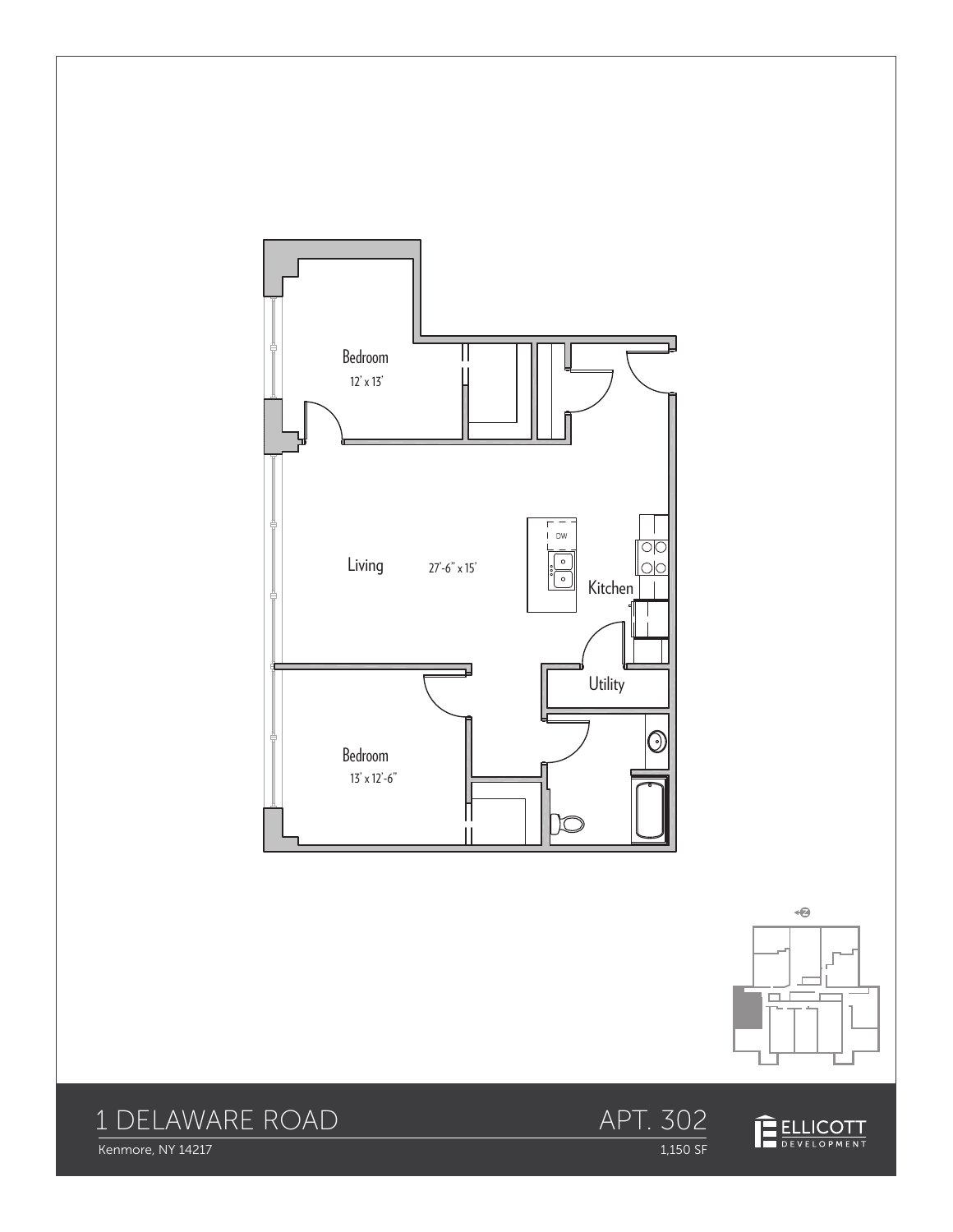



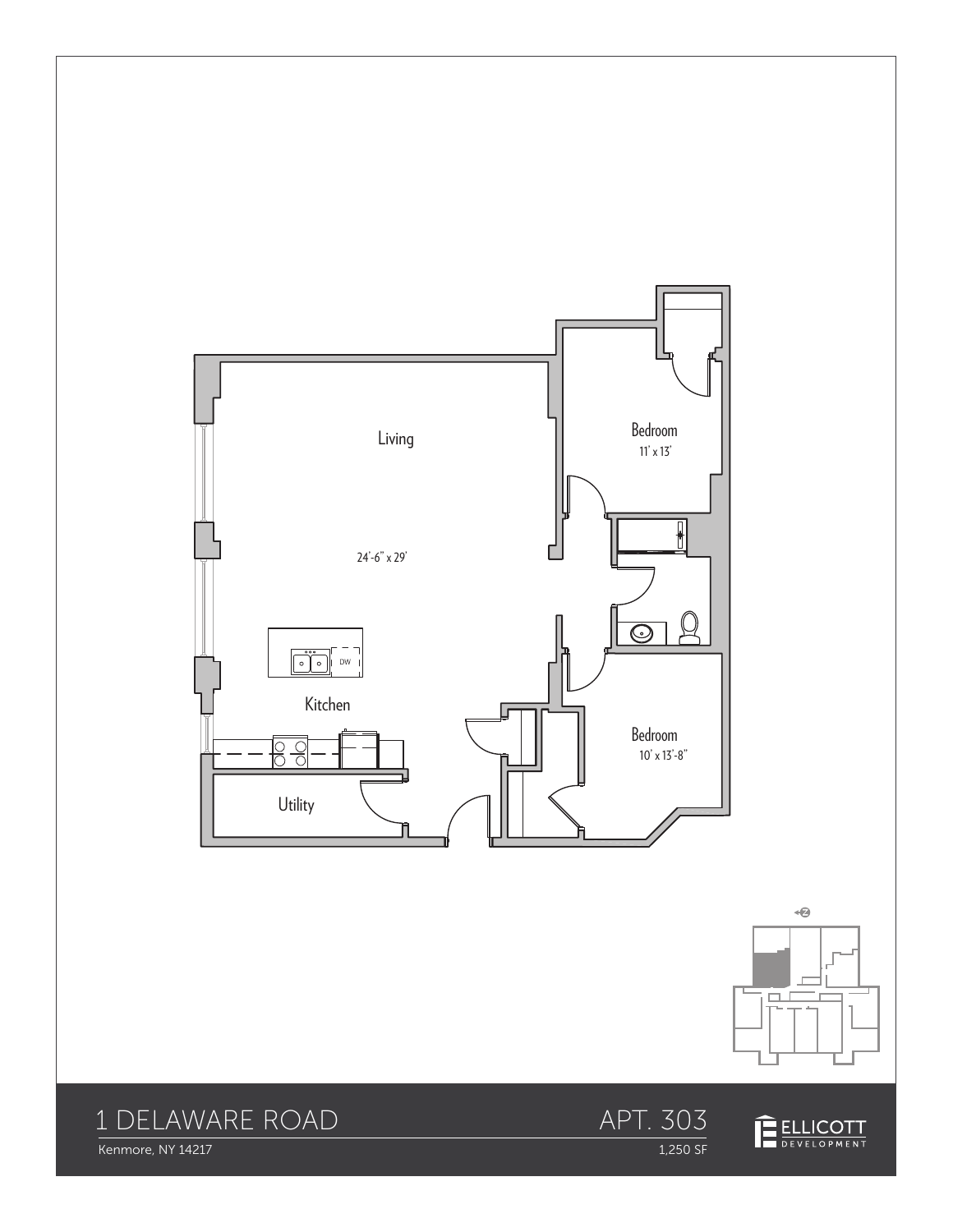







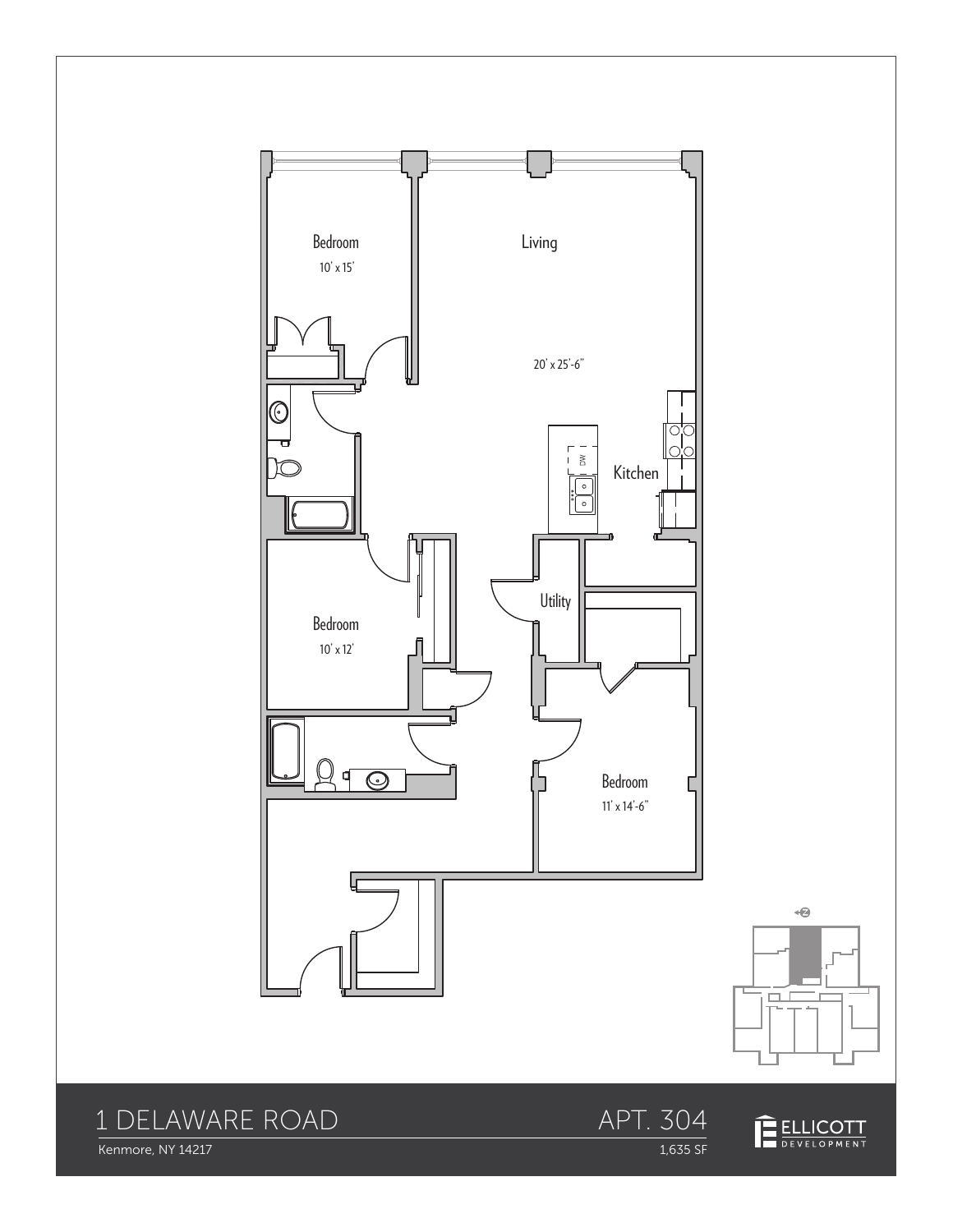



APT. 305

1,180 SF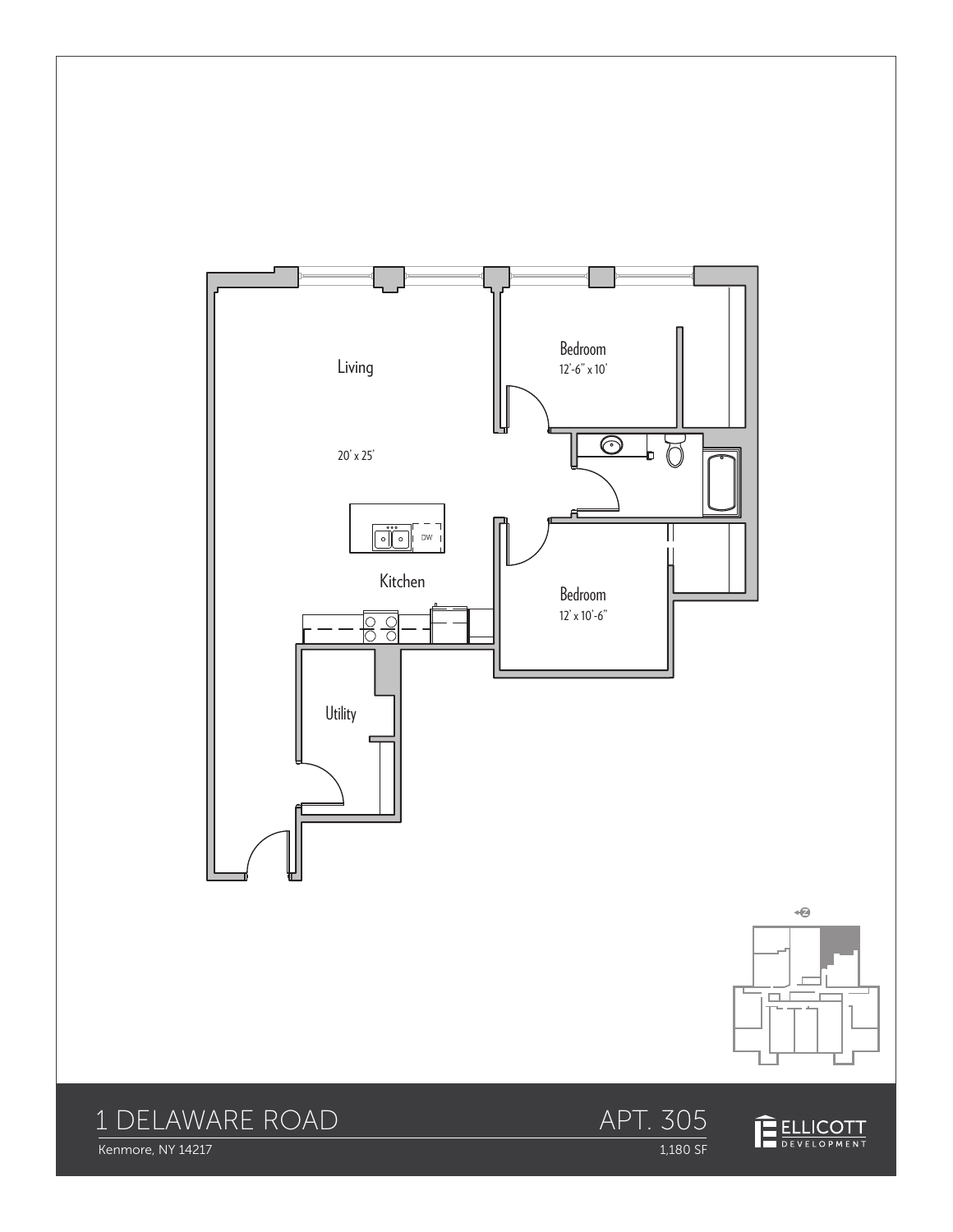





Kenmore, NY 14217

APT. 306 1,000 SF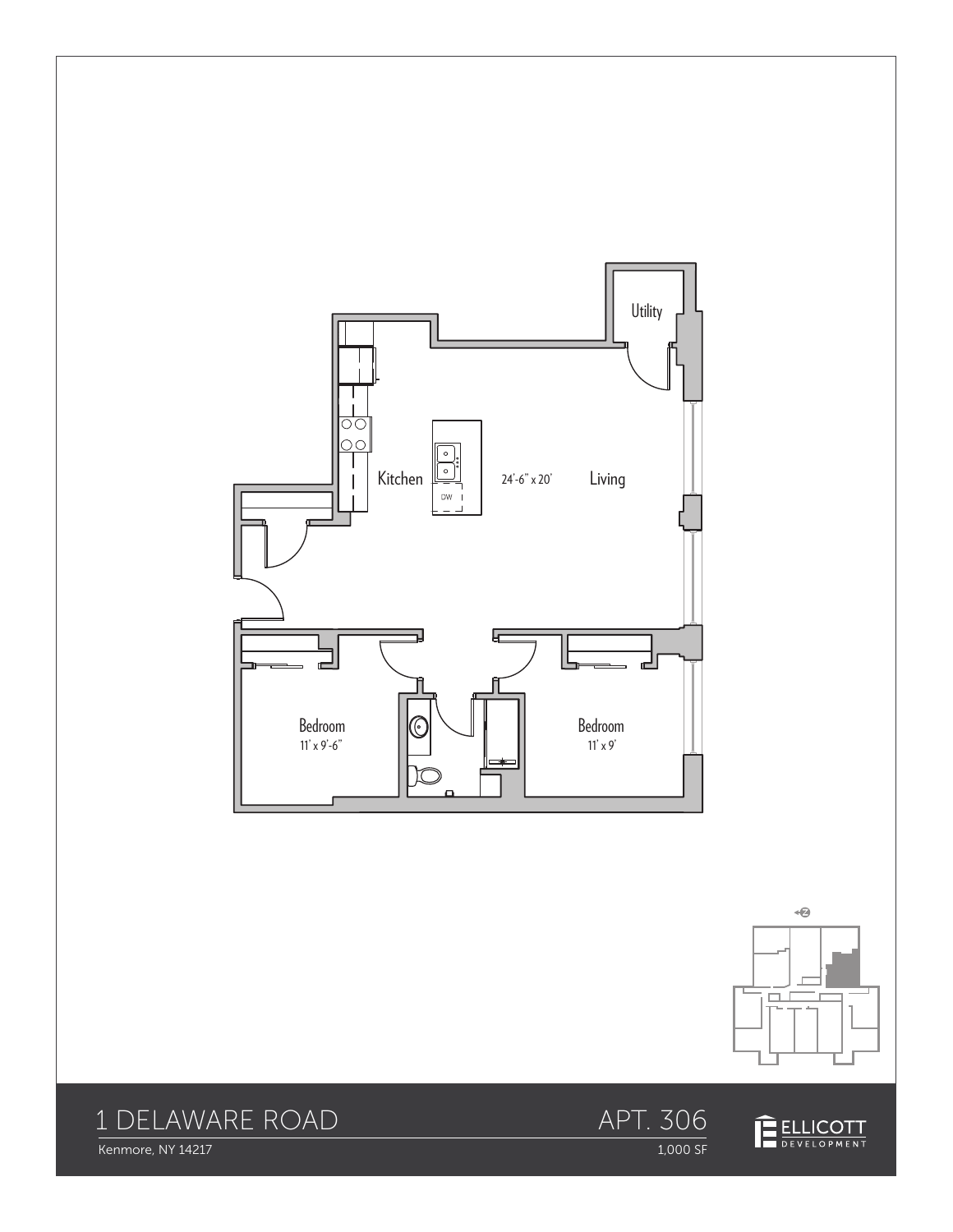





Kenmore, NY 14217

1,000 SF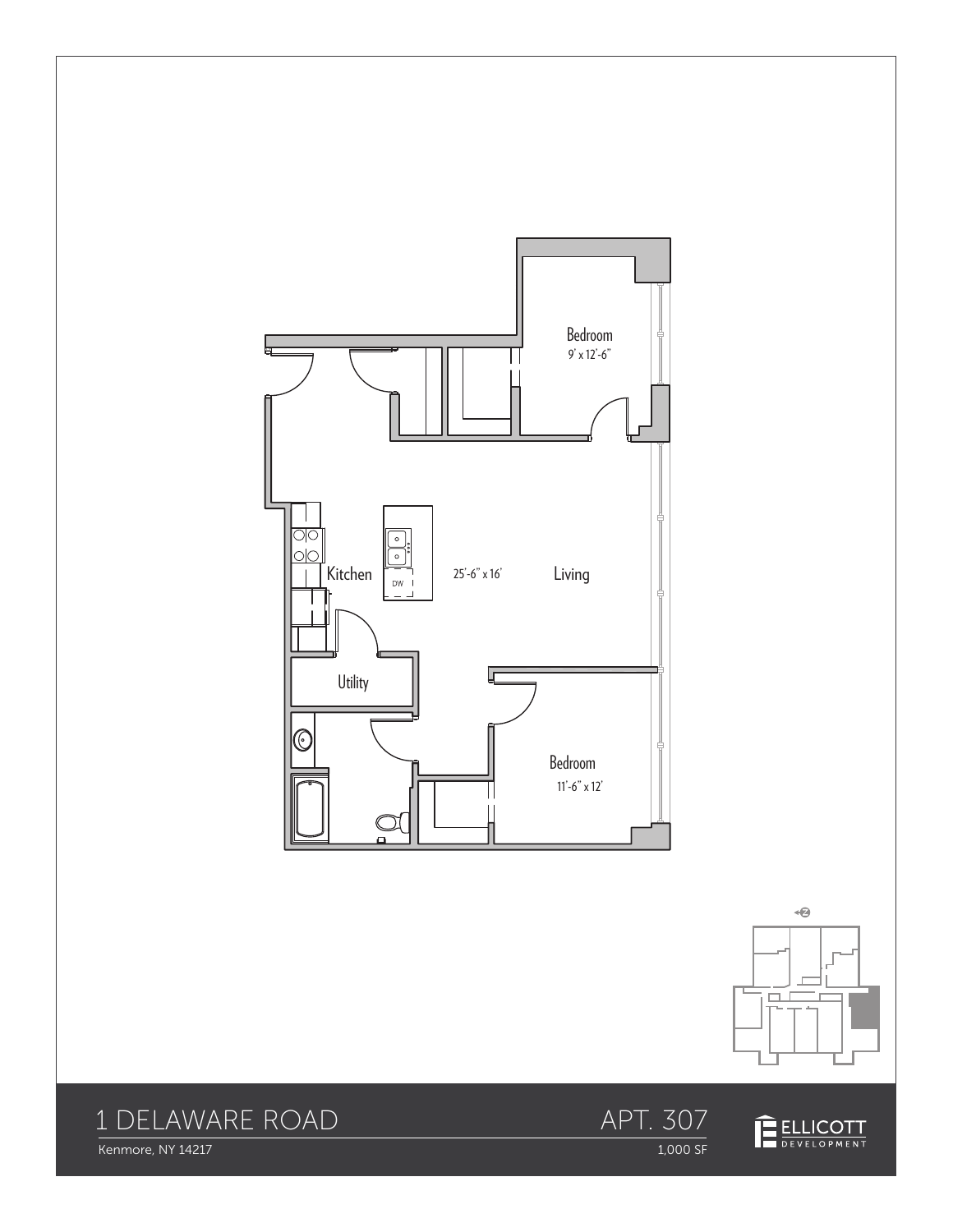

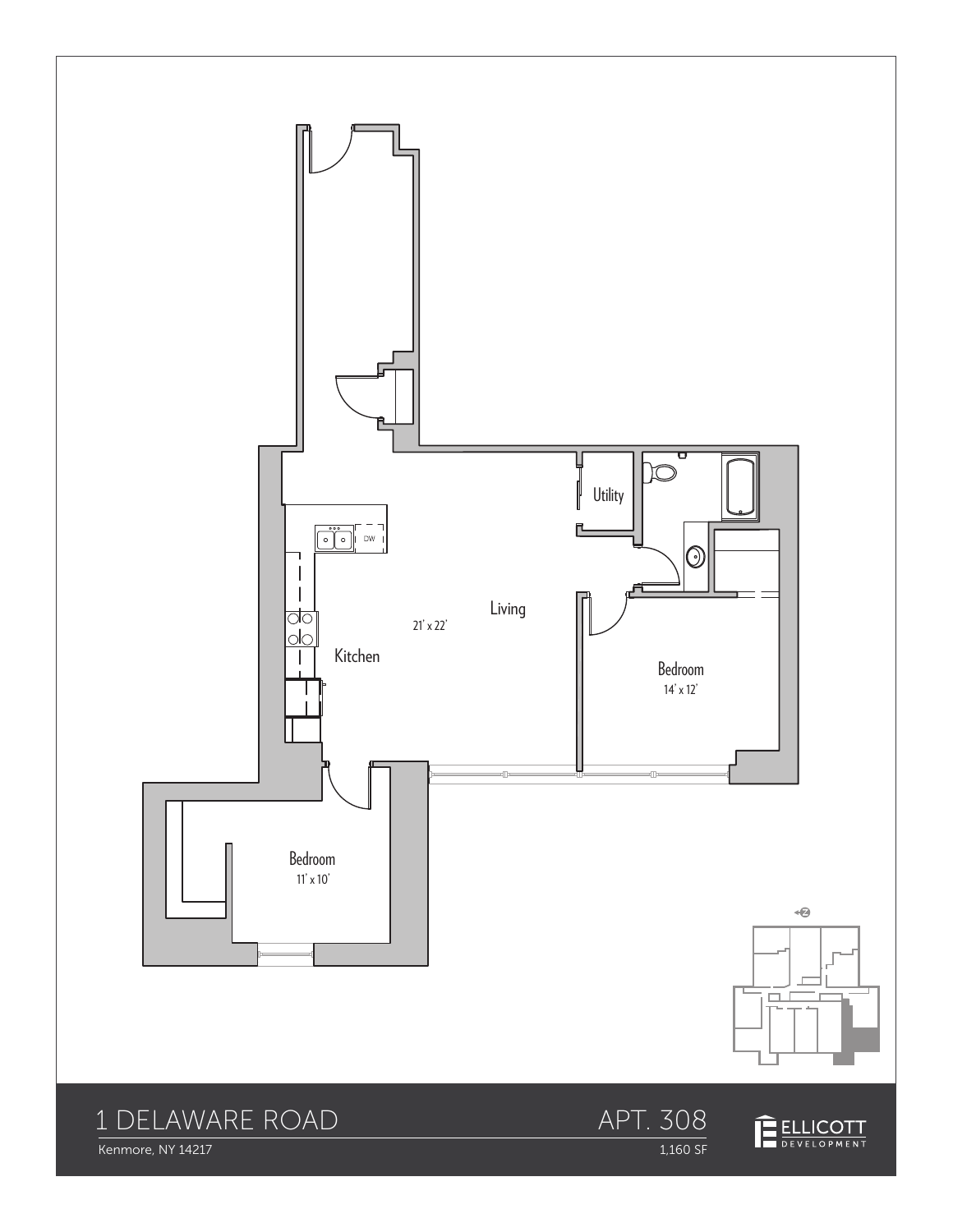



1,060 SF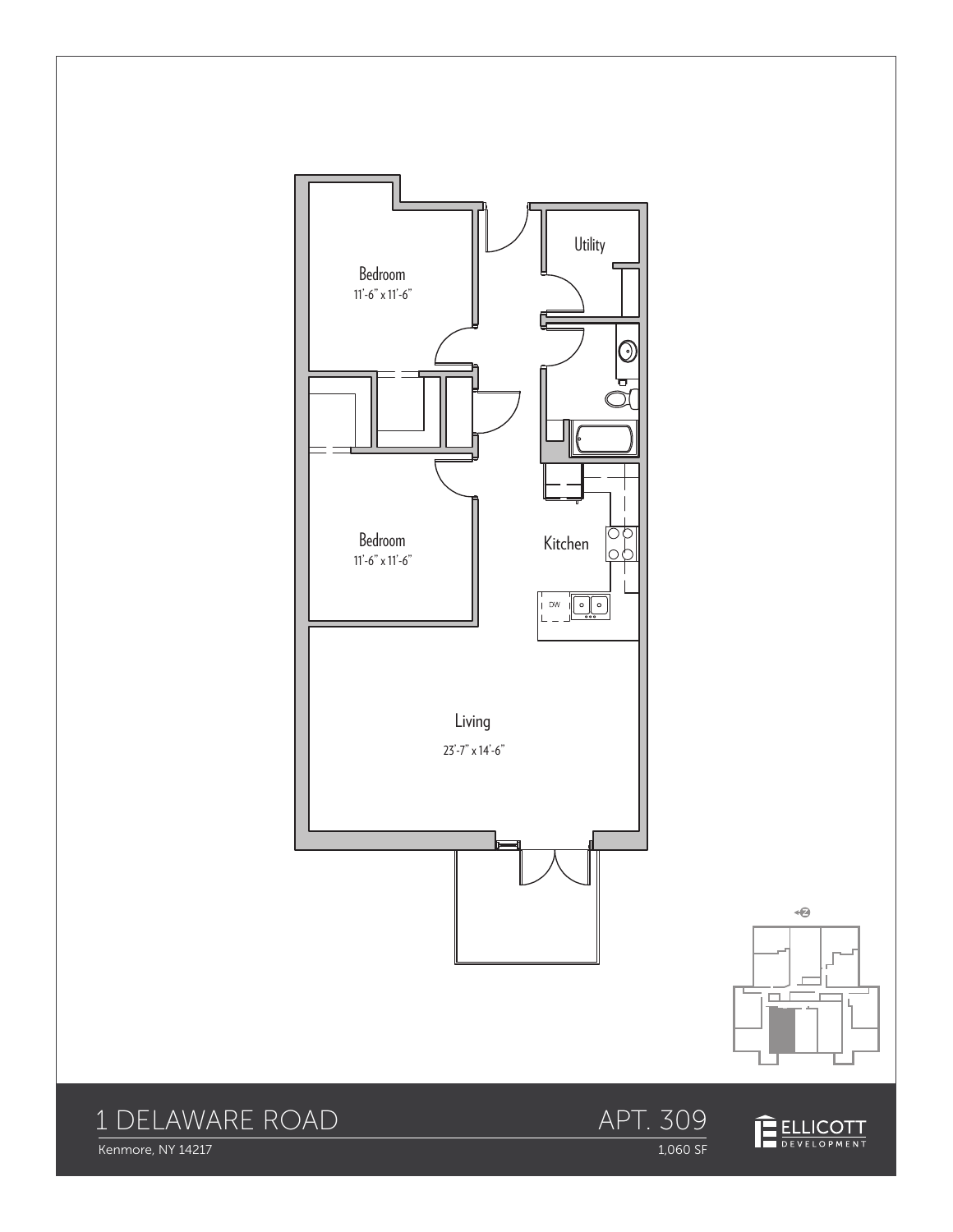



上

Kenmore, NY 14217

APT. 310 1,040 SF